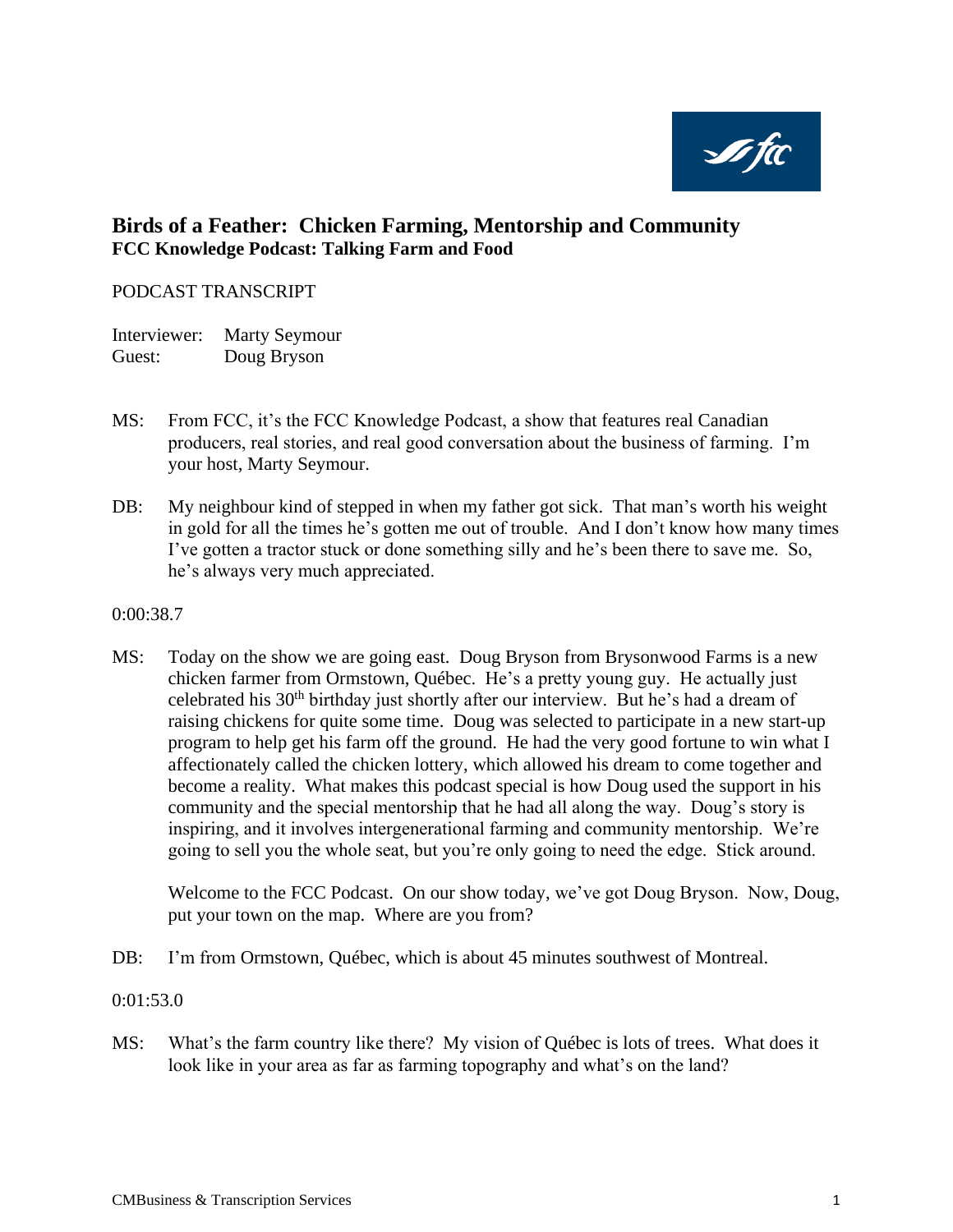DB: Well, the area I farm is called the Chateauguay Valley. We're at the very bottom of the valley alongside the Chateauguay River. And it's fairly flat land pretty much for as far as you can see. Little to no stones. So, just overall, really good land as far as I'm concerned.

### 0:02:20.6

- MS: Oh, man. So, I'm from Western Canada, and you talk about rocks. We could probably send a few your way if you needed to have some work on the weekends, for sure. Tell us about the price of farmland. You're from a region that lots of people wouldn't be familiar with. What does land cost out there?
- DB: The last farm I know of that sold was for \$20,000 an acre but those prices in this area fluctuate too. If you're a little bit further away, or if you're on the other side of the river from a big buyer, well then land can drop off \$3,000, \$4,000 an acre. But for the most part, it's around \$20,000.

### 0:02:58.4

- MS: What's driving this higher-than-a-lot-of-regions price of land? That's the kind of numbers you see in the Fraser Valley, Southern Ontario. Why is land so expensive?
- DB: I think there's a big rush on right now that's been motivated almost culturally around the idea of they're not making any more land. It's a big buying frenzy right now. When is it going to stop? I wish I could say. But there's a lot of places that are completely selling out in order to cash in on the big price. And there's a lot of places that two, three years ago were the same size as me and now they've doubled or tripled. So, it's hard to say what's motivating people.

### 0:03:43.4

- MS: You actually just summarized the conversation in coffee shops from coast to coast. Tell us a little bit about your family history in agriculture and farming.
- DB: The family farm was originally purchased in 1823, and from there, my parents grew it to the size of 250 acres to when I took over. So, not a huge farm. Up until 2007 it was primarily a dairy operation. And for health reasons and stuff, my parents decided to sell out in 2007 for the dairy cows. And I more or less took over the farm in 2015 with the farm transfer shortly after that.

### 0:04:27.6

MS: Doug is a sixth-generation farmer. But before taking over his family farm, he attended McGill University at Macdonald College where he completed his Farm Management and Technology program. He went on from there to work as a poultry rep for the MacEwan Agricentre in Eastern Ontario. Even though Doug was already heavily involved in the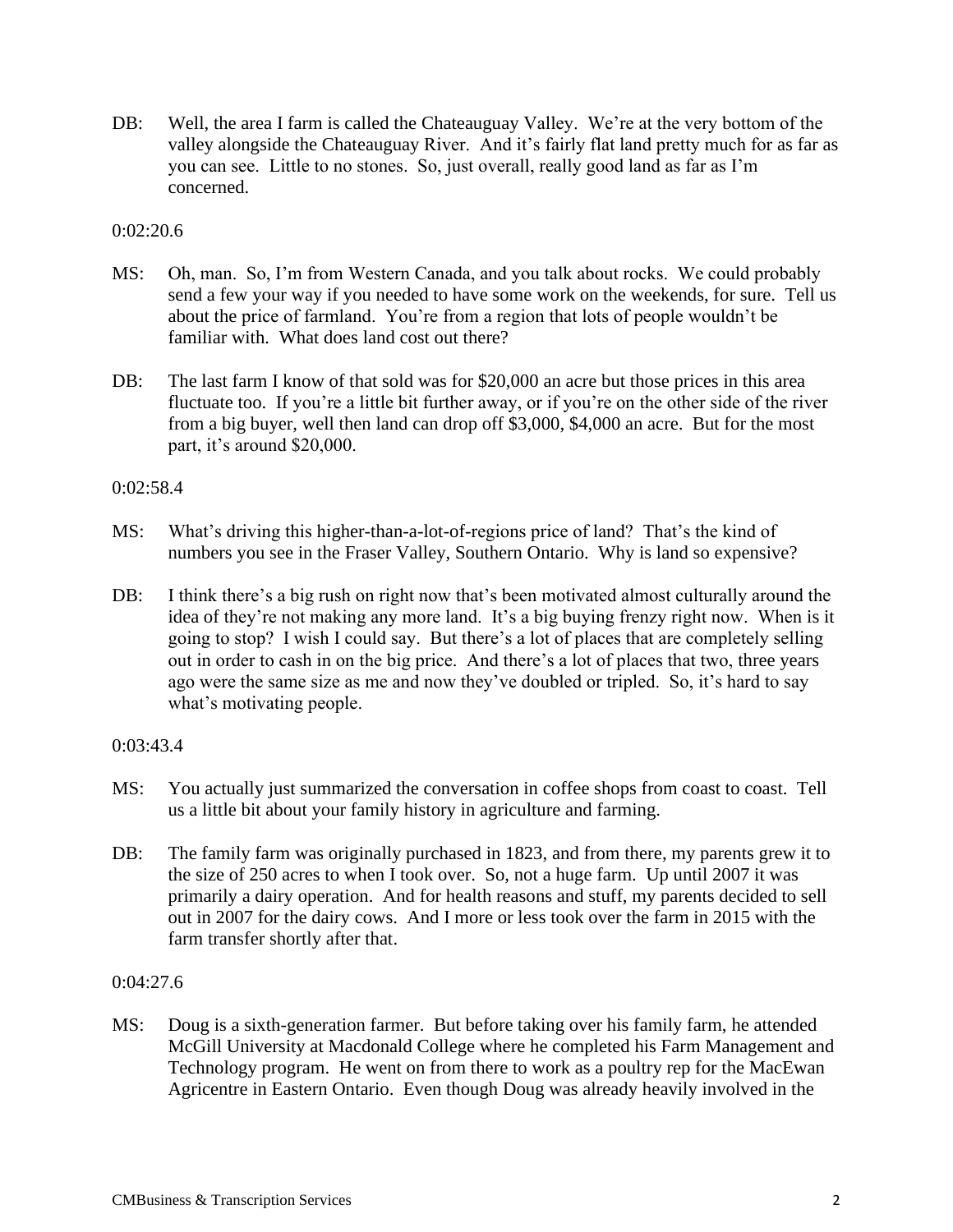chicken industry, the family farm wasn't raising chickens when he came back home from college. So, what were they up to?

DB: When I came back from college, organic prices were still really strong, and it seemed like the right move to make in order to be able to buy out my parents and still have some money left over in order to invest in the farm and stuff like that. So, we went to organic cash crops. And then as of last fall, well, we became a chicken farm.

 $0:05:14.1$ 

- MS: So, this is where the story gets interesting to me. Tell us about your chicken farm, then.
- DB: It's still in its early stages. I only became a chicken farmer because of a start-up program that's offered in Québec right now to get new people who have never had chicken production in their family, started up. So, I applied to that in the fall of 2019. And then through hiccups, and thanks to COVID and all kinds of other stuff, they finally drew names out of a hat last fall. And I was the lucky winner.

#### 0:05:51.5

- MS: I think Doug's being a little bit too humble here. While the final selection for the Québec poultry farmers' start-up assistance program is a draw, he actually had to work super hard and put business plans together and do lengthy interviews to set himself apart from some of the other applicants. So, what I'm saying is, it's a pretty big accomplishment. So, what did Doug get by winning the chicken lottery?
- DB: That gives me a loan on quota for the next 20 years of 1,500 metres. In Québec, it's all square metres. So, I'll have that loan for 20 years. And I'm able to buy it back over those 20 years. So, that kind of gets me up and going, and then for anything I'm missing for metres in the barn, I can rent from my feed mill.

### 0:06:38.4

- MS: I have a little bit of background in this because in, of course, over my 20 years in the industry I remember applying for some of the, I call them the lottery, the supply-managed lottery. In your case, this is broilers we're talking about, correct?
- DB: Yes.
- 0:06:53.7
- MS: And so, for those of you who don't understand the broiler industry, in terms of 1,500 square metres relative to your neighbours, is that a viable farm size for the amount of quota you have? Or is that kind of a starter package that you need to invest in more to be scalable?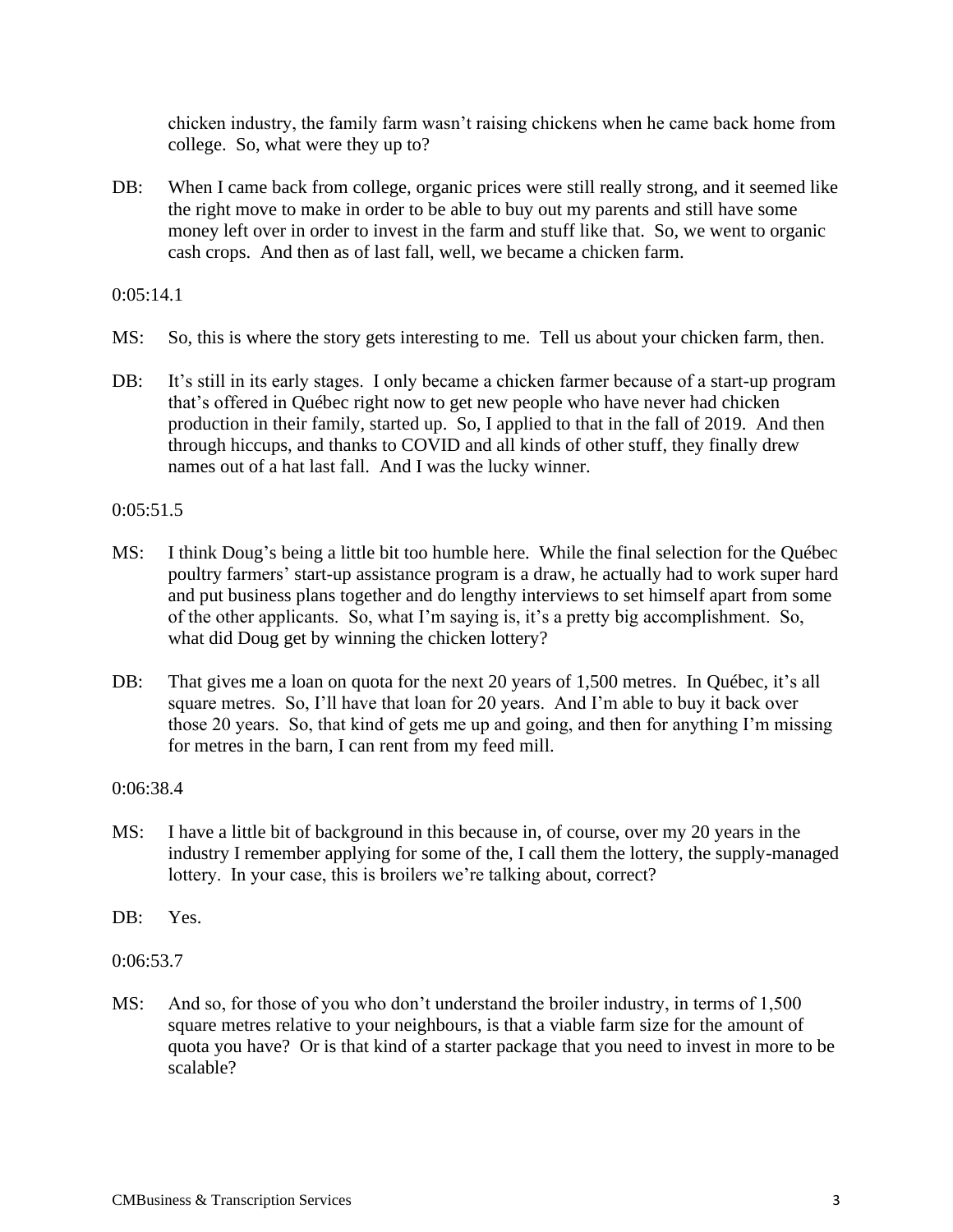DB: That's a great start-up size. Fifteen hundred metres is roughly about 20,000 birds per batch. And on the system I'm set up on, I'm going to be doing six-and-a-half batches a year. So, it's a viable size. You're not rolling in cash with it. You're getting the next generation going is the way I always look at it. For me, I'll have all the work into it, and then Junior, he'll be the one out buying the bass boat and the new truck and all that by the time it's set up.

### 0:07:41.9

MS: It's not hard to figure out when you meet Doug that succession is already on his mind. But there's actually a good reason for this. Doug and his fiancée Stephanie are expecting a baby this summer, so it makes sense that Doug is already planning to pass this farm on to the next generation. His fiancée is also a pivotal part of the operation. You might even say she's the glue that holds the whole thing together.

Now, you have a partner in this, Stephanie. Tell us about how you guys. Where does she fit into this whole equation?

DB: Without Stephanie I'd be dead in the water. She does all of the paperwork with the exception of I take care of the organic certification and any paperwork pertaining to the operation of the chicken barn. But anything financial, Stephanie takes care of. And then above and beyond that, when we're in the busy season, she's there to jump on a tractor. There's not a piece of equipment around here she can't run, that she won't run. I'm pretty lucky. She says no to very little for work around here, so I'm pretty spoiled. Like I say, I lucked out in terms of having a partner who, she came from agriculture. She understands it, and she was willing to jump in the ring with me and get her hands dirty.

#### 0:09:04.0

- MS: I'll give you an insider tip. When this podcast is over, you need to package this up, gift it to her on Christmas as your declaration of how much you care and appreciate her. Because you're going to need it at some point in your relationship. Everybody knows this. Someday, somehow, you're going to have to cash this in. But yeah, it's great. I always love to hear couples that are building this stuff together. And I want to try to tie things together. You told us that you have an organic cash crop. In terms of the broiler side of your business then, have you looked at it with the same lens of looking at some sort of organic bird line? Or is it completely independent in terms of your decisions, how you're running both sides of your business?
- DB: Both are independent of each other. On the ecological side of it, I try and look at what works in which ways and stuff. And in this instance, the chickens, I had a neighbour who retired from the chicken industry. He had sold his quota on the market and his barn was available. So, I took over his barn which is a three-storey chicken barn, and it's set up for conventional-style production. So, I'm not out to reinvent the wheel. The barn was available for the right price. And now, with construction costs of chicken barns due to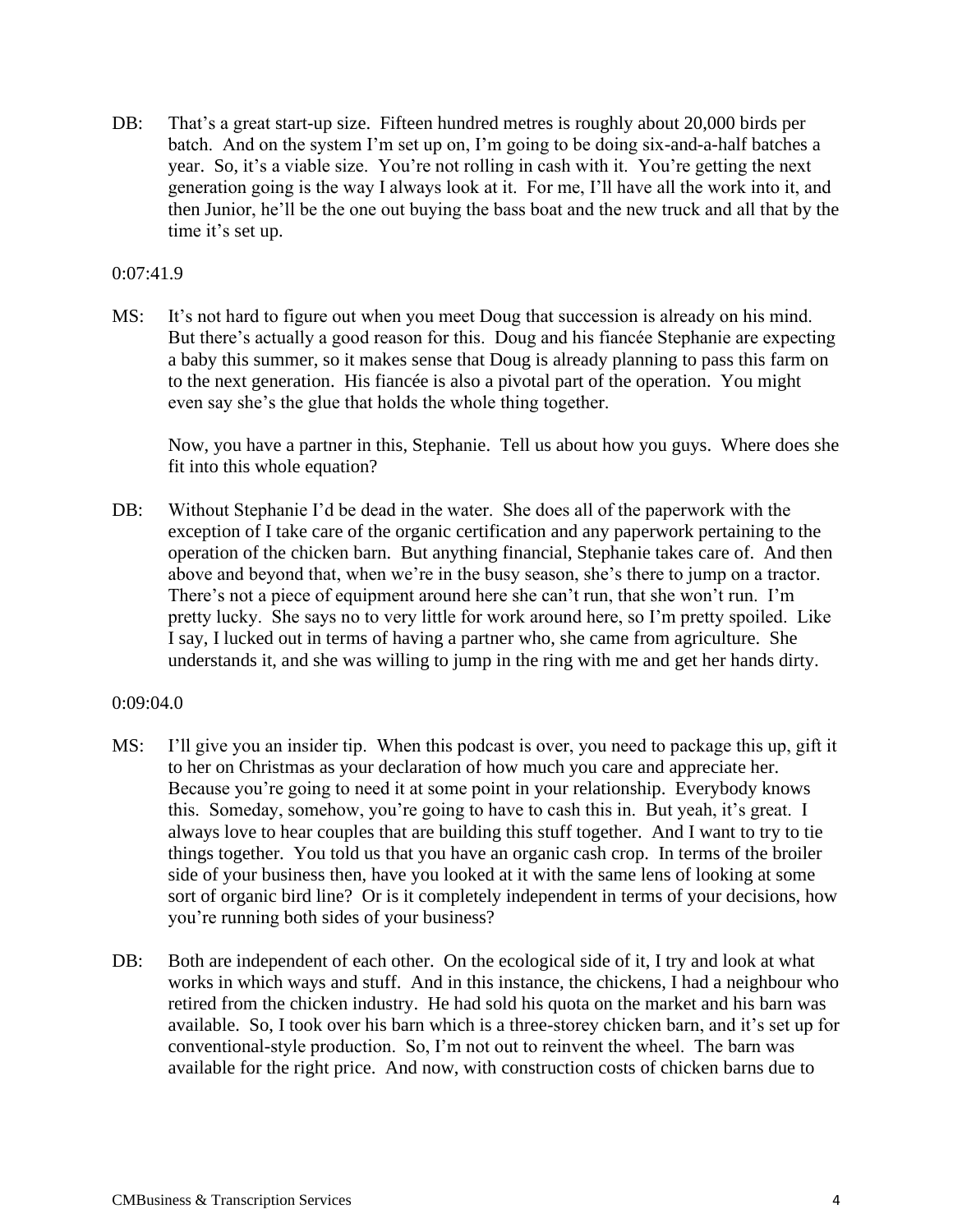the shortage in construction materials here right now, you're looking at \$60.00 a square foot. Compared to when he built, he was around \$18.00 a square foot.

## 0:10:31.6

- MS: So, you threw me a curveball here. I assumed when you won the chicken lottery that you had to build a new infrastructure. You were able to go and rent that from your neighbour, or did you have to buy that out in order to fulfil the conditions of the contract?
- DB: I had to buy it out. In order to receive the quota, you have to be the owner. So, that's where timing was right for me and my neighbour. I'm getting into the industry. He was getting out and looking to downsize his operation. So, I was able to buy his farm. And then what we're doing is I'm actually leasing him back the land until he decides he wants to completely retire.

### 0:11:15.7

MS: I don't think it's a surprise for many of you out there listening that starting a farm operation is definitely a tough job. Doug had quite a challenge ahead of him, trying to make his new chicken barn operation viable. This is where the help of his neighbour became extremely valuable.

Okay, so you said some math. I think you said a new build was \$60.00, did you say a square foot?

DB: Yes.

0:11:38.5

- MS: And so then, I don't know how far you want to go with this, but what did it cost you to go this route where you said, I'll go with an older unit? Could you do that for \$30.00?
- DB: Well, being honest, the price I got wasn't the going price for land and everything around here. I got the neighbour price. So, it actually cost me around the \$18.00 a square foot, if the chicken barn only pays for everything, kind of a thing.

 $0:12:05.0$ 

- MS: This is where I like to better understand the math for the people that aren't in the broiler business, for example. Now let's put this back in. You've got a 20-year-commitment to pay the quota back. Does it take this type of math that you did on the friends and neighbour discount in order to make this business viable? Is that how cheap it had to be to work?
- DB: It's how cheap it had to be to work it where I was able to buy everything back and reinvest in the barn to make it a little bit more efficient. The barn is around 15 years old.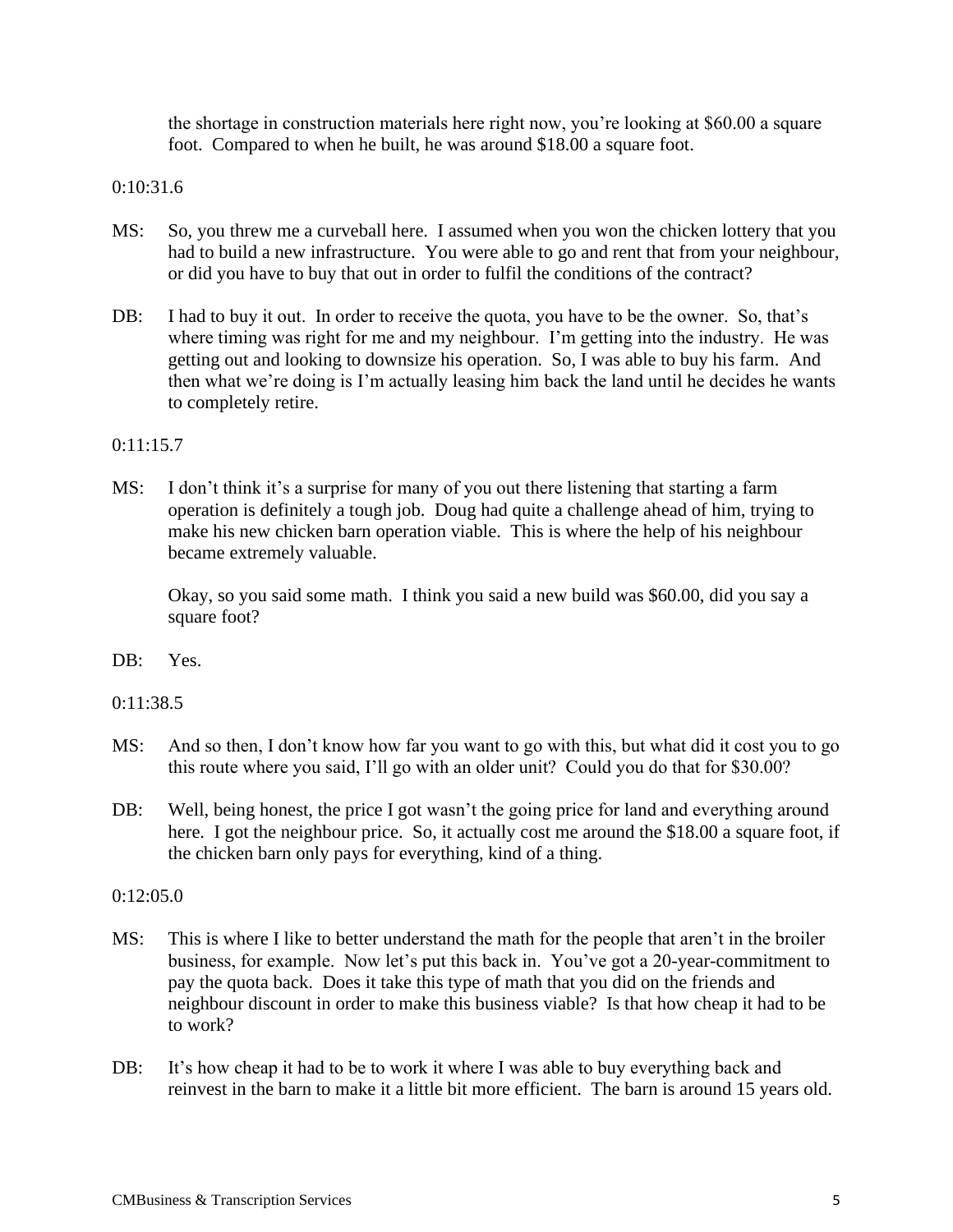And what was fine and dandy 15 years ago has aged and now needs some updating. So, he was understanding of that, and quite frankly, he didn't want to sell on the general market. He was happy to make a deal with me. He's been a long-term family friend, so everything kind of fell into place. But definitely, even with the gift of the quota program, I still needed a bit of a deal in order to make things work. Because if I would have had to build at the prices going on right now, I could either afford to build the barn, or buy the quota back, but I couldn't do both.

### 0:13:19.6

- MS: And I don't think that's unique to your market. I think that's across the country, the same dynamic that's going on about just the viability of how to cash flow a brand-new build against all the escalation of costs. It's frankly the age-old story of agriculture.
- DB: Yes.
- 0:13:35.9
- MS: Thinking about your barn, so you've got a 15-year-old barn, I have to think you're good for 10 years and then you've got to blow this thing up and do a rebuild. So, it makes me wonder about your business plan. So, you put a plan together. Walk me through how you're going to deal with this aging infrastructure as part of your business plan on your 20-year plan.
- DB: That's the beauty of chicken barns is the rotation of animals in and out is so high that the style of chicken barn itself, not the technology and everything, but the four walls and the floor, hasn't changed since, oh God, forever, kind of a thing. So, in our area there's another chicken operation and they're running out of barns that were built in the '50s and '60s. As long as you maintain those four walls and keep a roof on it, that building, it's maybe not good forever, but as close to forever as we can get. So, as long as I keep up maintenance on things, and keep an eye on the floor, and don't let the waters leak just because I was feeling lazy and didn't want to change a couple nipples. Keeping up on maintenance, that barn can last me for a long, long time.

#### 0:14:48.3

MS: It's clear that without his neighbour, Doug would have had a lot harder time creating the infrastructure for his new business venture. It's a really good example of how the farming community supports each other and helps build each other up. So, staying on the theme of mentorship and intergenerational farming, I was also curious about what else his neighbour offered.

I want to talk about your mentorship relationship with your neighbour because you're kind of going down this path, you and Stephanie, engaging in a new business. You guys obviously have a good working relationship, but you can't do it alone. So, describe to me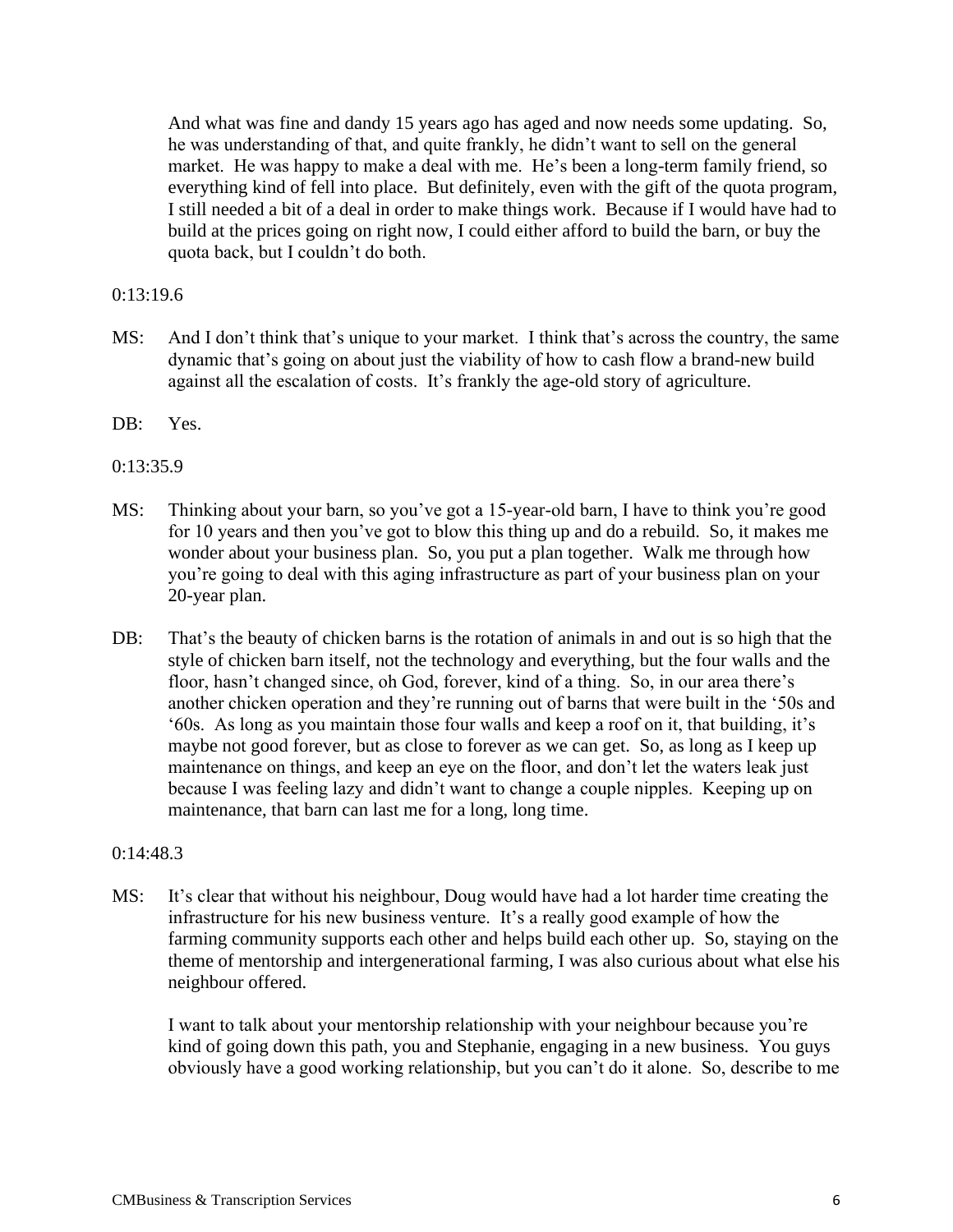the relationship you have with your neighbour and how you structured your mentorship around raising chickens.

DB: My neighbour kind of stepped in when my father got sick and wasn't able to transmit information to me anymore. I was kind of a late bloomer for coming back to the farm. I tried a bunch of different trades, thinking I was going to find easy money. Don't know what I was thinking. And what ended up happening was I realized one day when I was working for a plumbing company that I was using up all my vacation for planting and harvest season, so kind of slow. So, if I'm going to do that I might as well go back to school and get my diploma in agriculture and go at it that way. And then I just started working with my neighbour. He's organic as well. And often use the analogy, bought tickets to a fight and a hockey game broke out. So, I went there looking to know more about the chickens and ended up falling in love with the organic way of doing agriculture, getting to know his views on things. And he's been more or less kind of a second father for me. There's not a day that goes by now where we don't talk and discuss. And it goes both ways. He'll talk to me about what he's thinking of doing on his farm, and I'm talking to him about what I'm thinking about doing here. And while I don't have much experience, it's quite often, I'll propose an idea to him and he goes, yeah, yeah, yeah, I tried that 25 years ago and here's where you're going to get into trouble. But that man's worth his weight in gold for all the times he's gotten me out of trouble. And it also goes more than just the experience side. I don't know how many times I've gotten a tractor stuck or done something silly and he's been there to save me. So, he's always very much appreciated.

## 0:17:13.0

- MS: I think that part of your relationship is the fun part, is there's nothing like your mentor and your guide showing up to pull you out of a spot you got stuck in, with the I-told-youso grin, but not actually saying, I told you so.
- DB: Oh, yeah. I was just going to say, with the, like you say, the I-told-you-so grin after they say, well, I don't know if it's going to do that, but you can try if you want to.

### 0:17:38.3

- MS: After the break, we talk more about Doug's mentorship relationship with his neighbour. Doug also has some really great business advice to share. Don't go anywhere.
- DB: The tractor dealer is in my yard, and everything he's saying, he's not willing to write down. Hmm. That's my first little red flag.

### 0:18:00.6

MS: Are you enjoying our first episode with a Québec farmer? Well, if you want to hear more and you can speak some French, we actually have a really awesome French version of this podcast. My colleague Darlene McBain hosts conversations with people from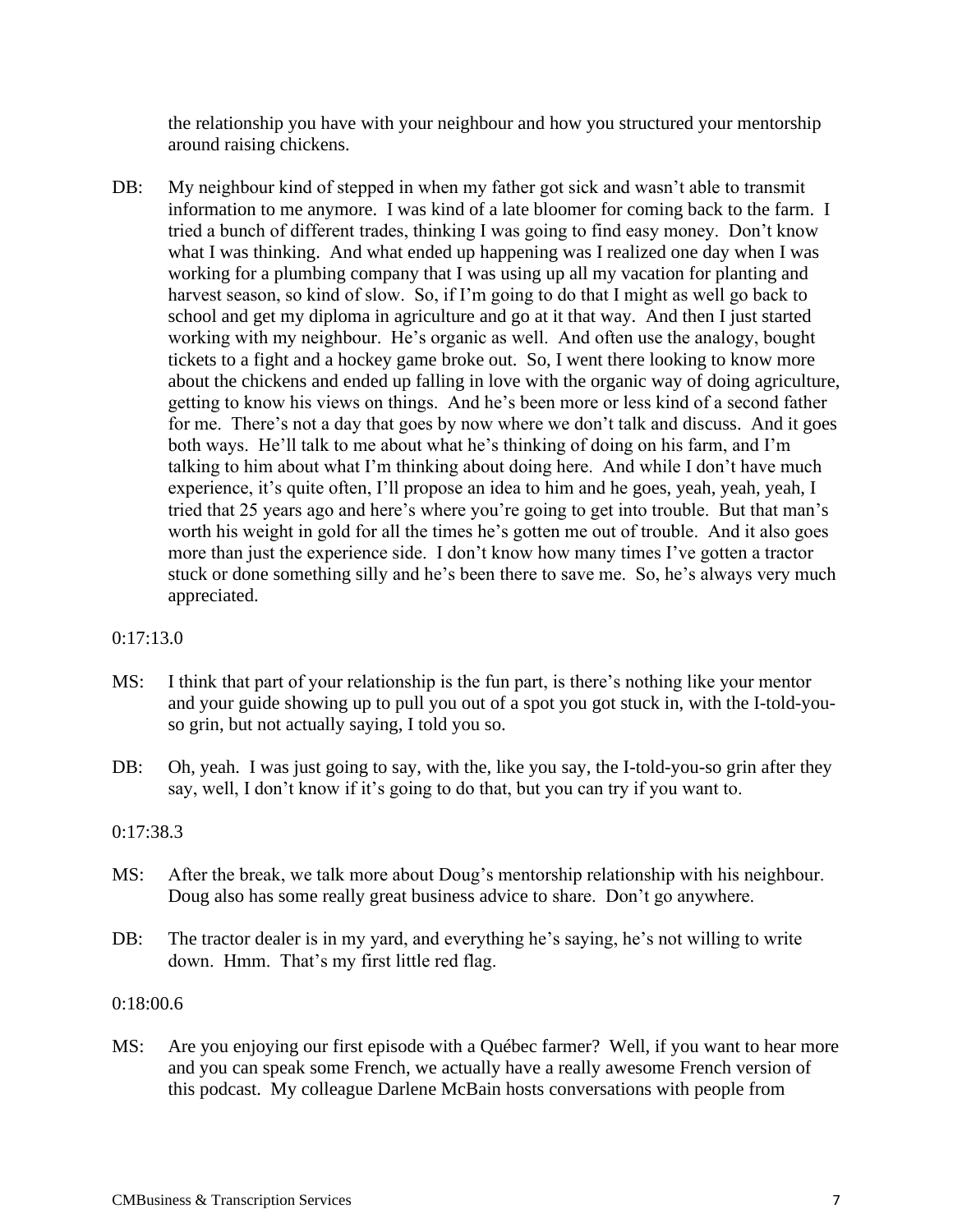Québec and all parts of Canada. Check her out where you find your podcasts. If you find yourself relating to today's story and you're under 40 working agriculture, then the FCC Young Farmer Summit might be right up your alley. It's a great opportunity to get real world advice from engaging speakers, to network with peers, and to take control of your business. It's happening March 23rd, completely online, and it's 100% free. For more information, and to register, go to fcc.ca/events. And as always, if you like what you hear today, please like us and subscribe, and you'll never miss an episode.

Do you find in that mentorship that there's common themes that you're coming to him with? And what I'm curious about, I think about different mentorship relationships I've been in, and some of them are business centric where, hey, do you have some advice on buy and sell gain? Or I'm a cattle guy, so maybe some advice on the markets, or where the dollar's going to go. And then there's other stuff that's more around production agriculture and say, in the chicken side is, what do you think the best temperature to place the birds are at? Or you've got some nuances on lighting program. Is there a theme to which the mentorship has offered you the most value?

DB: I hate to give the very generalized answer, but it's more or less across the board. There's not much that me and him haven't discussed, or he hasn't helped me out with. For the chickens, the advantage I had was I worked for a feed mill as a consultant for poultry feed, so I was able to see a lot of chicken farms, a lot of chicken barns, a lot of different styles of doing stuff. Whereas as my neighbour, he had the one barn, and he was always focused on his own operation. So, he knows how to run that barn to its best capacity. And then I've always got these other ideas that some stuff he kind of looks at me a little funny when I propose them. And sometimes they work, sometimes they don't. But our mentorship relationship really goes across everything.

#### 0:20:19.9

- MS: You've got an interesting background. And maybe I can identify in it because some of your work in the consultant was where I got my start in the feed industry as well. And I guess what it gets me thinking about, now, so you're consulting, you're in all kinds of different barns, you see different ways of doing things, and then you get your own. Was there some things that you believed to be true that once you got into it your own self that you realized just weren't?
- DB: I was ignorant enough to think that it was easier than what it is. I realize now, I had worked for this neighbour for years, and he was on a system where he started at 8:00, worked until 5:00. And then for me that's when my day was done. He would go in and have supper. And I just didn't realize the hours he was putting in after supper, kind of a thing, where I was gone. And I always offered to come back and help after supper, and he never wanted me to. But I never realized how much more he was doing in the later hours. And also, the mental load that goes with, I think, any animal production. With crops, you put the seed in the ground, and you hope and pray and maybe sacrifice a goat or two to the rain gods, and you hope things go your way. Whereas with the animal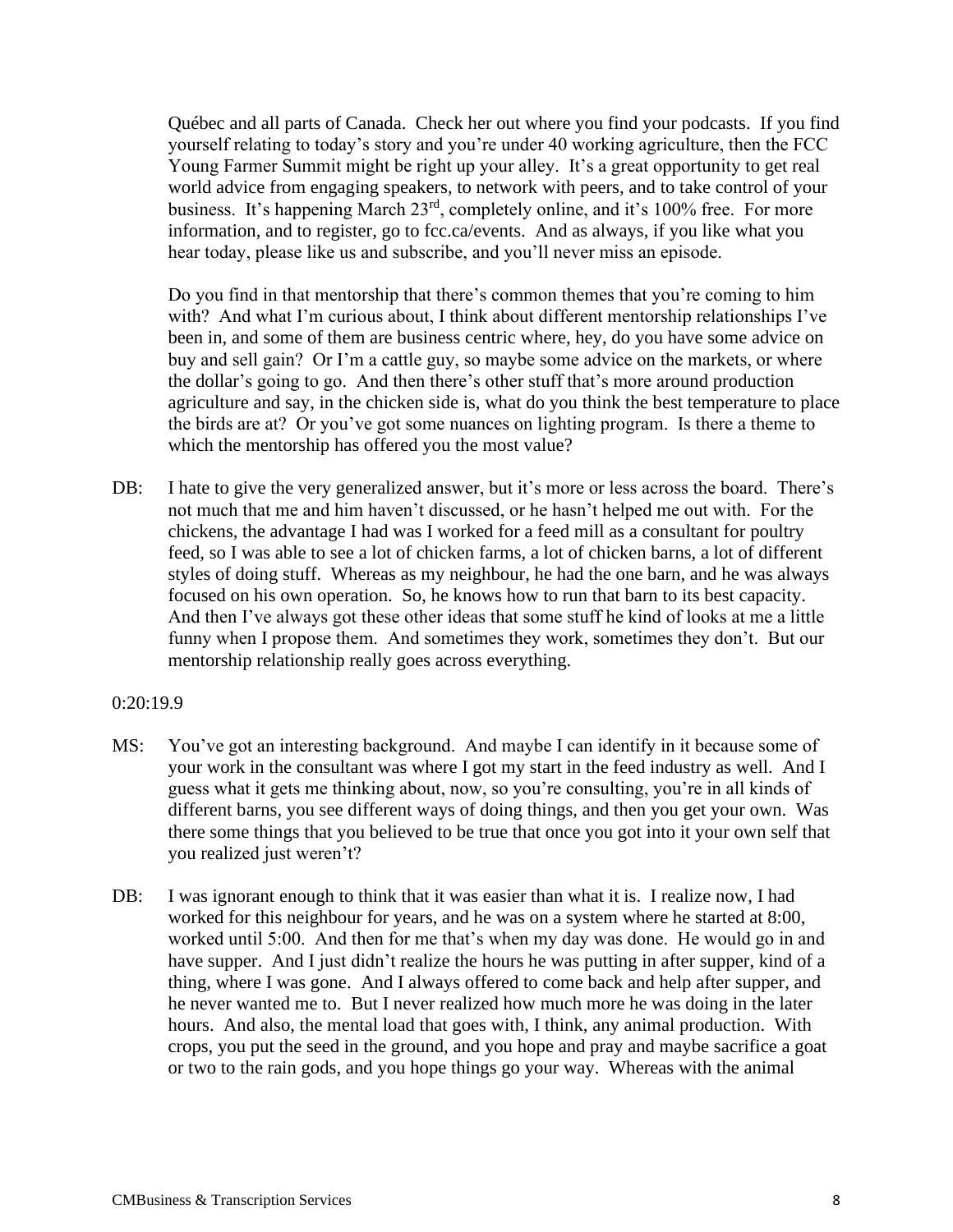production, you've got a lot more power and a lot more influence. So, when things do go wrong, chances are it can all be traced back to you.

## 0:21:55.5

- MS: Yeah, that's great perspective. And back to the nature of the question was, some of the surprises or things that you thought were true that weren't when you got there. So, yeah, that's a great share. Thanks for that. I'm kind of interested, as you got the quota and you got your arms around it and started to go through this plan to build this up, how much pre-work did you put into the business plan here?
- DB: Well, the big joke is, this winning the quota has been about 12 years in the making.

## 0:22:27.7

- MS: Doug has had a dream of being a chicken farmer since he was a young boy and his father gifted him a set of chicks. So, you might say his whole life was leading up to winning the chicken lottery. However, it's only in recent years that the dream started to materialize.
- DB: Since I got serious about wanting to become a chicken farmer, back, oh, it's been three years now. But before that, chicken quota sales were in moratorium in Québec. So, there's no options going on. So, even if I wanted to take the hard route of buying everything myself, that wasn't even an option. And then when the quota opened again, the big hurdle came with everyone was expecting quota sales to be around \$900.00 a metre and right away they started selling around \$1,850. Start asking yourself, is my dream still doable? Can I financially make this make sense? It's fine and dandy to want this, but it was one thing to work for the next generation, but there's also one to work yourself to death for nothing. So, that was starting to weigh heavy on me. And then the rumour of this start-up program started floating around. And so, I just started calling the Chicken Federation, maybe not every day. But they were getting to the point where I'm pretty sure they recognized my phone number on the telephone, and they were arm wrestling to see who had to answer me and get badgered by me this time for looking for answers on what the project entails. What do they want, and when do I have to submit it? And then, once I finally had those answers, it was about a year's work sitting down with everyone I could think of to get a real good business plan put together.

### 0:24:17.6

- MS: So, guess who stepped in again at this stage of the journey to help Doug with his business plan? It was his neighbour, naturally.
- DB: Once again my neighbour, being the super guy he is, all the books were open for me. If I needed information, there was no hesitation. He showed me the numbers of what that barn can do, what that barn can cost. And I was able to put that all down on paper and submit it to the federation. And not only that, but when it came to interview time, I was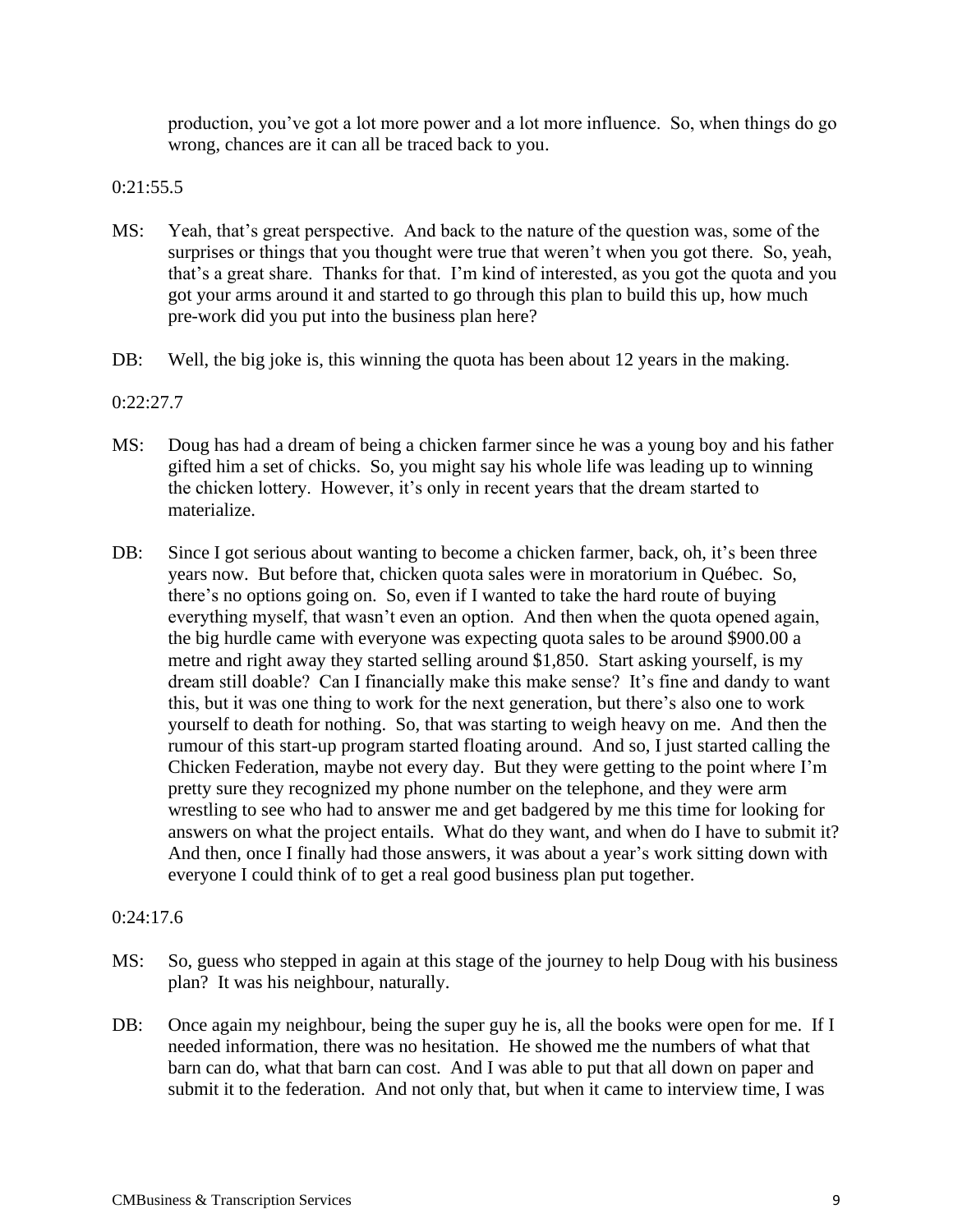able to defend those numbers. So, I'd say I was a good year with my nose in paperwork and books, just to get as good a project as I think I could make done.

0:25:01.2

- MS: So, I heard you talk about your mentor. Obviously, that is critical to your success. If you had to give advice for somebody, who else do you think was super valuable in helping you get your plan developed? I'm thinking accountants, lawyers, your cousin Sally, pick a person. Who do you think really was the important people at the table?
- DB: The accountant played a certain role just in confirming the numbers I had. I was lucky enough to have a lot of on-the-ground experience with the chickens. So, when I was writing stuff down, more so than a lot of other things I've done in my life, I had a huge amount of confidence in the numbers and what I was saying. I knew how to handle every single question and I was even able to answer above and beyond the questions that the federation was asking. Really, I've got to give credit, there's three groups of people. There's my fiancée Stephanie, there's Steve Lalonde who is my neighbour. I'll name him and give him the credit he deserves. And there's the team at the feed mill. They worked so hard for me. They wanted this for me. I mean, it works good for them too. They're going to be able to sell feed. But they were a real amazing crew, and I had access to all. Through the feed mill, I had access to lawyers and accountants and stuff as well. But really, if I can give any piece of advice, is before going and tossing a project, get as much experience on the ground floor as possible. Do the not-so-fun jobs, do the fun jobs, and really get to know the industry.

### 0:26:41.9

- MS: So, yeah, what I'm hearing you say then is, get to know the business, do your homework. And from your standpoint, it was that hands-on experience helped. But I also heard you say that maybe what was unique was, you don't need a huge robust group of advisors and supporters, but you need the right ones. Your group was rather small and condensed, but clearly you had picked the right partners. Did you get some bad advice along the way?
- DB: Well, usually bad advice comes from people who are trying to sell you stuff.

### 0:27:11.5

- MS: Oh, tell me more.
- DB: Any advice can be good advice or bad advice, it depends what you do with it. I'm trying to think of how to say it in the best manner. But it's just, when someone shows up at your door with a solution, always be suspicious.

0:27:27.5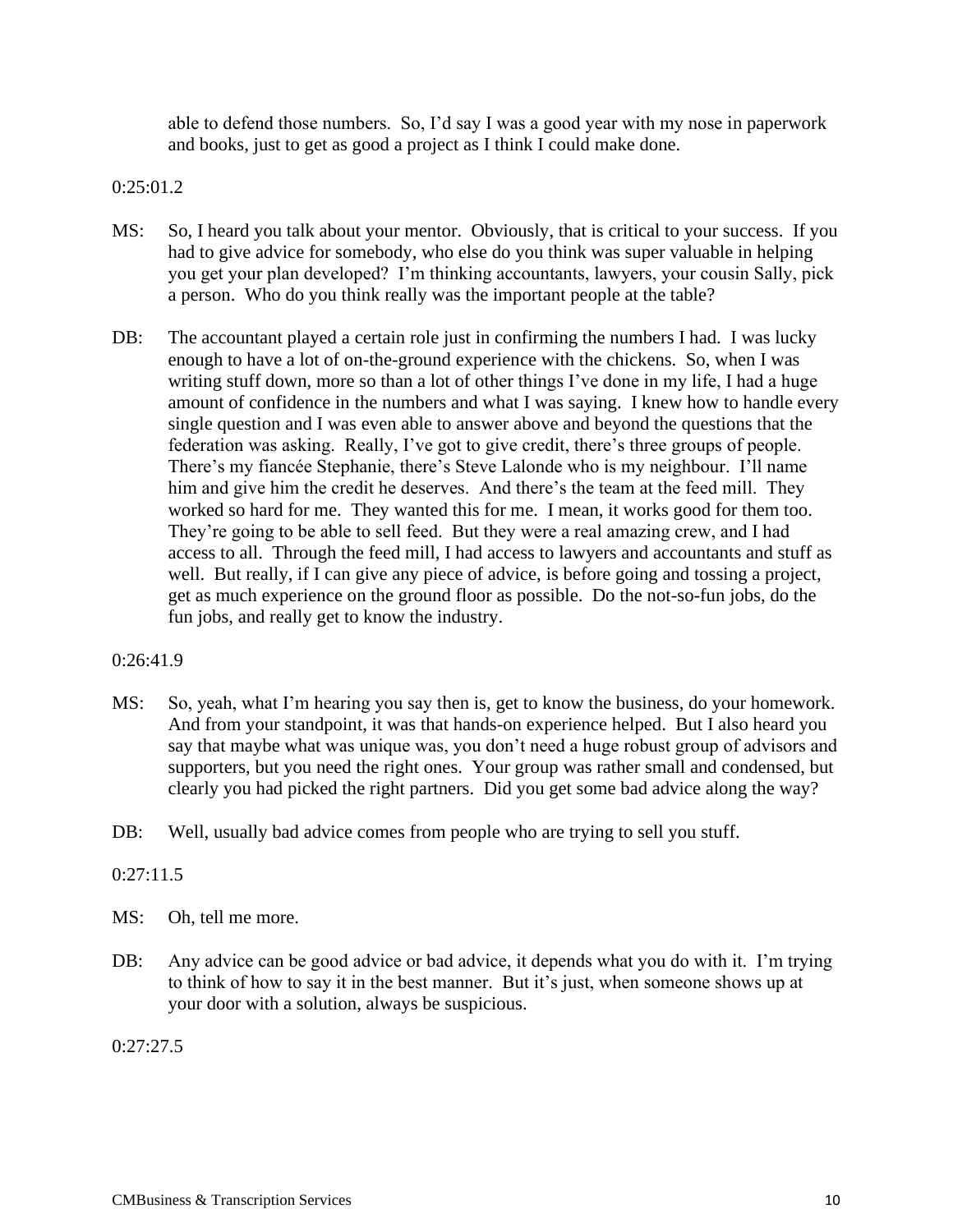- MS: Oh, that's great advice. Because that's kind of what I wanted to ask you about. I got my career started in sales and I sometimes worry, on reflection, I was that guy that was trying to sell you something. And I guess only my customers 20 years later could tell you if that was the case. But everybody listening on this line is running into this in some capacity. What else runs through your mind as you try to sift through the noise of where to invest?
- DB: Whatever they're willing to put on paper is worth more than what's their word. Let's say a tractor dealer. If a tractor dealer is in my yard and everything he's saying he's not willing to write down, hmm, that's my first little red flag. I've been caught. That's a big mistake of mine was when I tried to update our tractor fleet and it was in a hurry because the tractors we had were beginning to fail in major ways, and I bought in a rush. When someone's selling you something, they're always your best friend. But when it comes for warranty work, all of a sudden, they've never seen you before.

## 0:28:26.2

- MS: I actually found this point really interesting and in contrast to Doug's neighbour selling him the barn. Whereas the salesperson might be after your business for the sake of business, Doug's neighbour sold him the barn in a way that helped Doug get started without giving him an anchor around his neck so that he could take advantage of the opportunity. And it also seems like Doug has learned a lot about responsible investing from this too.
- DB: I know how it feels to be looking at the tractor, or whatever you have, even sheds, or any kind of investment you've got to do. And oh, it's old, and it's dilapidated, and it's falling apart. And the longer you take time to find its replacement, the happier that you're going to be at the end of the day. It's as long as you can get as much of what you're wanting to get out of things, at the right price, something that works for your operation. So, when it comes to buying stuff, just pretend that there's a big cedar hedge between you and the neighbours. Don't look at what the neighbour has. Don't look at what everyone around you is doing. Focus on your home farm. Focus on yourself. What are your needs?

### 0:29:35.3

- MS: Yeah, it's a good point. I think we all get caught trying to keep up with the Joneses. My dad had a great phrase and he used to joke about it. He says, there's no use trying to keep up with the Joneses. We are the Joneses. And we used to laugh about it as just his diversion to say, hey, calm down everybody. We'll still march to our own drum. And I think that's really good advice for people listening for sure. And while we're on the advice track, what advice would you give your 20-year-old self? If you look back from where you are today to then, what would you have told yourself when you were 20 years old?
- DB: Oh boy. Maybe have a few less beer on the weekends and put in a few more hours. But I can't really say that because every bad decision I've done in the past has brought me to make better ones in the future. So, just keep going. Don't give up. Don't get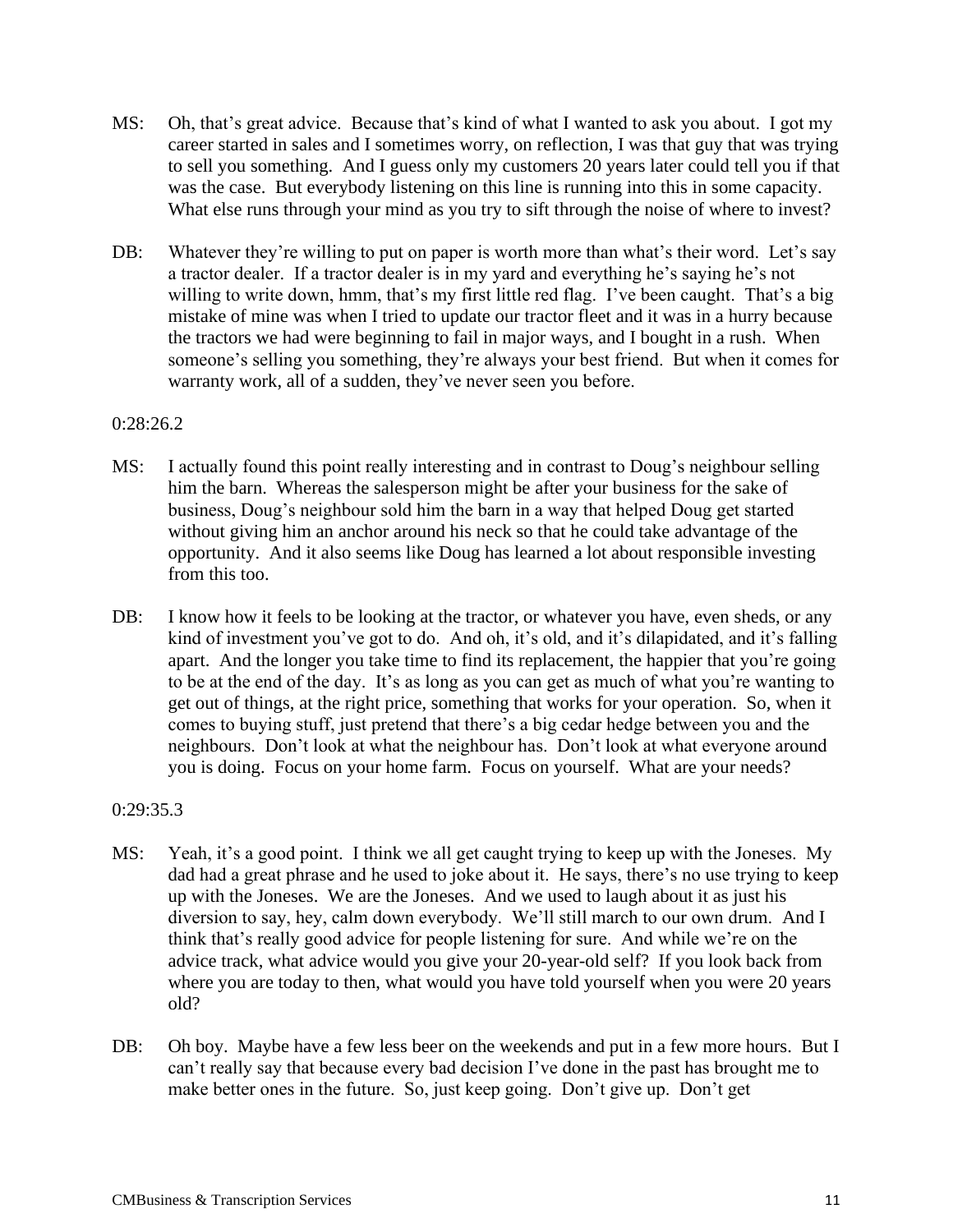discouraged. Agriculture is an industry where it's very easy to get discouraged if you let it overwhelm you. Always remember that your enterprise should work for you. You don't work for the enterprise. And yeah, at this moment, that's about the best advice I could give.

### 0:30:44.1

- MS: Well, I think that's real advice. I think lots of us would look back and say, the mistakes I made were learning opportunities and I've rebounded. And then your idea of take more risk and lean into it, that's never served anyone wrong that I know of. So, clearly, to run your cash crop business and the chicken farm, I'm interested, I love people's do overs or their fails. I think listeners always get inspired by someone else who just had a bad day farming because I think it makes it real. So, if you think back, was there just one day you wish you could have back where things didn't go right?
- DB: I'd say my biggest regret is trying to do a project based solely on the numbers. I very much enjoy doing Excel sheets and stuff like that, and putting numbers on paper, and figuring it out that way. And sometimes that doesn't translate into what I want. For example, I built an implement shed two years ago. And I built it the same depth as the old implement shed I was replacing because that was always good enough. And I just made it longer. And what I realized was, okay, now it's longer, I can put more stuff in it, but I can put all the same things I put in the old implement shed, but now all the stuff that's been sitting out for years still doesn't quite fit because I only made it 30 feet deep. And it's little mistakes like that that, now it's concrete, it's wood, it's tin, it's a structure. It's sitting there laughing at me for the next 25 years at least. Once again, just take the time and really analyze what you're about to spend money on. My new model for spending money is, if I'm spending on the farm it has to do one of two things. It has to either make me money or make my life easier.

### 0:32:36.6

- MS: Oh, you're preaching to the choir. I've been on that kick now for a while, just helping people understand that is that there's investments to make money, and there's investments to make our life better. And we actually had a previous podcast with a guy named Ben Campbell that talked about this a little bit too, about making decisions to make our lives better. And sometimes it doesn't always have to be about the money.
- DB: Yeah.
- 0:32:58.4
- MS: And so, maybe you're kind of getting your arms around what that looks like at your place too. So, what I heard you saying, for all the salesmen listening, is when they come to see you, just don't show up with a solution right away. But I do hear that you've got a couple problems. You could use more tractors, and your shed's too small. So, it seems like a sales opportunity in all that somewhere for me.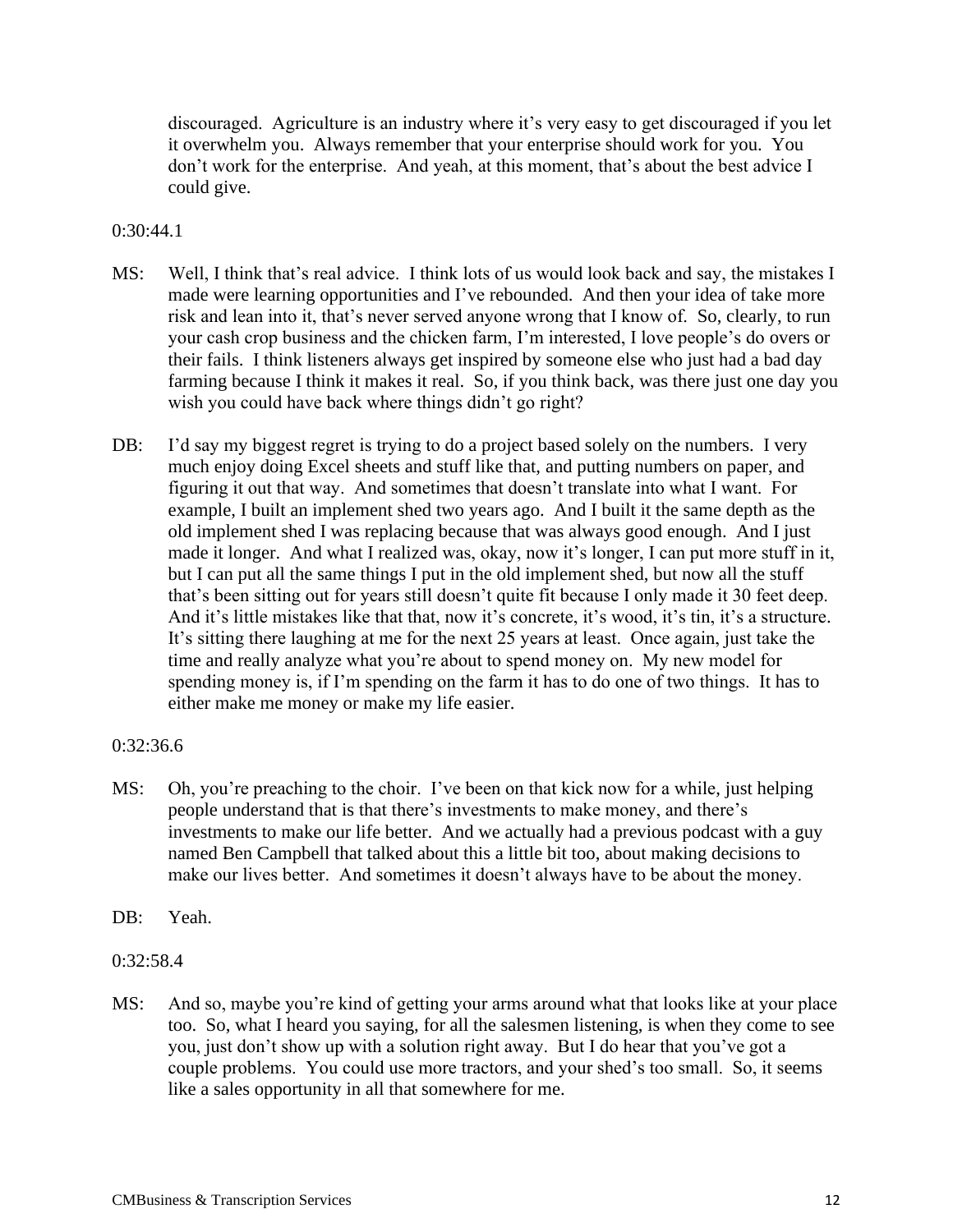DB: Well, you can try, but ...

### 0:33:22.6

- MS: Sort of my parting thought here. If you had one thing about our conversation today that you really want people to take away, or that you think people should really lean into, what would it be?
- DB: I'd say take away the relationship I have with my neighbour. I don't know what it's like across Canada, but what I've seen in this area and in Québec in general, there's very few spots that are having corn roasts, or stuff like that, where the neighbours are all getting together, where the neighbours work with each other, where the neighbours help each other. Right now, it's when someone's having trouble, it's like vultures. The neighbours are starting to look around like, oh, he's going to go bust soon, so that's another farm we'll be able to buy. Instead of, you know what, so-and-so is having a hard time, let's hook on the plough and go help him get finished up for this year, kind of a thing. So, if there's one thing I can preach, and hope people take away from this conversation, is that the good old neighbour relationship still exists. And if they don't exist in your area, maybe ask yourself the question of why don't they exist, and is there something they can do change it to make things better? What I'm trying to say to the ag community of Canada is, rebuild those neighbourly ties and invite them over for a beer once in a while. Make sure everyone is doing okay.

### 0:34:46.6

- MS: Oh wow. What a great way to end the podcast, Doug. I appreciate you taking time to join us today. Thanks a lot.
- DB: No problem. Thank you.

### 0:34:53.8

MS: Well, as one would expect, I learned a ton about the chicken industry today. Doug's story was a really good example of the challenges that you can face when you get into this side of agriculture. But more than that, it's a really great tale of how a mentorship and supportive farming community can really help a young person realize their dreams. So, here's some takeaways that I have for you. Firstly, mentorship can be an invaluable tool in your toolbox to help you be successful. There can be mentorship on the production side, or it can be on the business side. In Doug's case, his mentor actually helped him in both. So, consider the mentors in your life. Do you have any? Do you need to be more intentional and create mentorship and support systems to help you? Don't be too proud to look for support. Secondly, past work experience, and what I would call ground-floor experience, can really help create a foundation for your success. In this story, Doug had both. He spent a lot of time working in the chicken industry and learning the trade and getting really smart and wise about the decisions he was going to